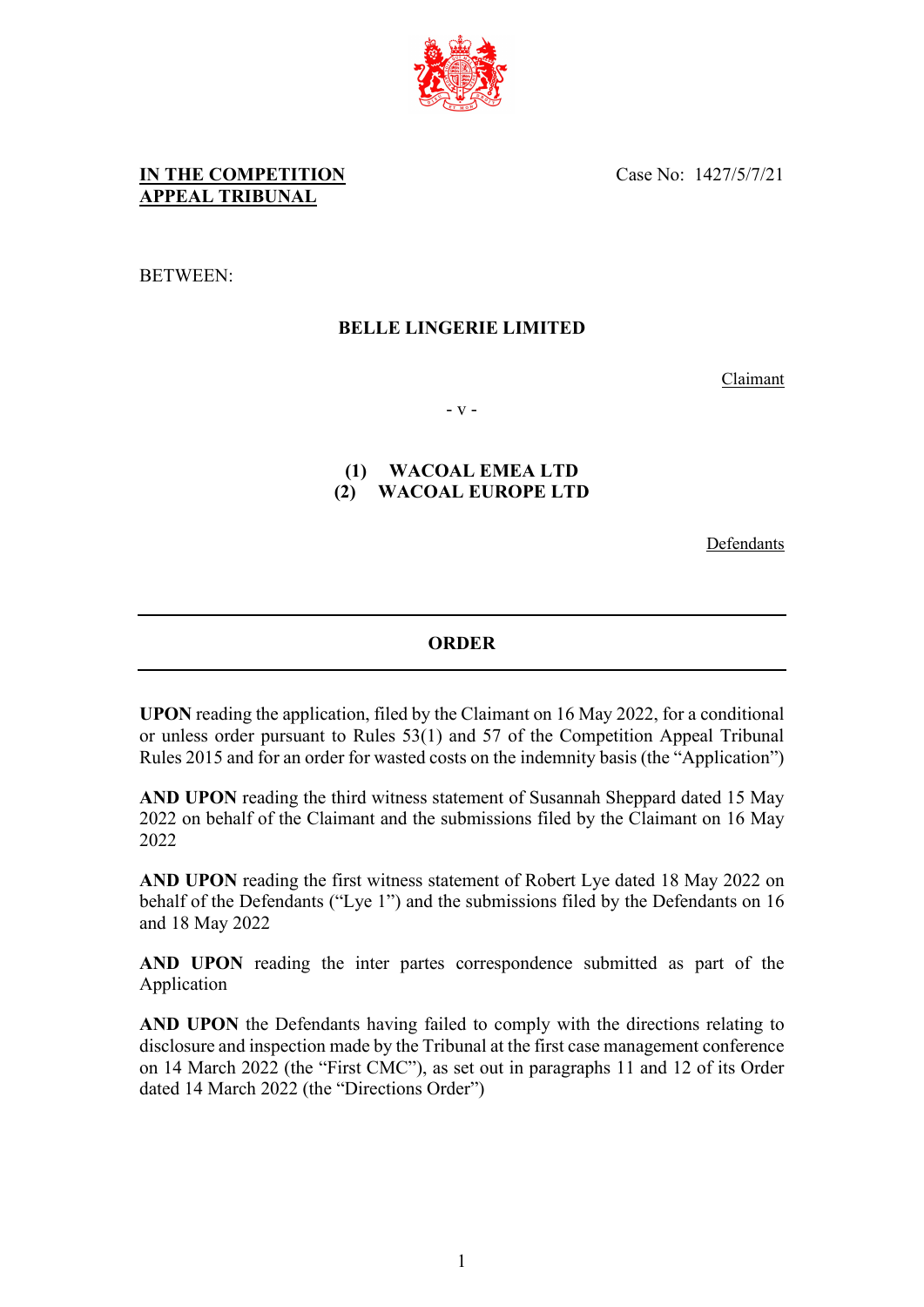#### **IT IS ORDERED THAT:**

- 1. Subject to paragraph 2 below, the Defendants shall provide inspection of their Phase 1 Disclosure (as defined in the Directions Order) in full by no later than 4pm on 31 May 2022, in an electronic format and on an electronic medium to be agreed by the parties.
- 2. The Defendants shall provide inspection of tranches of disclosed documents as described in paragraphs 28 to 39 of Lye 1 on a rolling basis and on such earlier date as each tranche is available.
- 3. The Defendants shall pay the Claimant's costs attributable to the Defendants' failure to comply with the directions in paragraphs 11 and 12 of the Directions Order in any event to be assessed on the standard basis.
- 4. There be liberty to apply.

#### **REASONS**

- 1. Although the Tribunal dismissed the Claimant's application for its claim to be subject to the fast-track procedure it was of the view that these proceedings were urgent, and gave directions at the First CMC leading to a five day trial commencing on 15 September 2022. The Directions Order provided that the parties would file and serve disclosure reports and electronic disclosure questionnaires ("EDQs") by 4pm on 19 April 2022 (paragraph 10); agree a list of further categories of documents and data to be disclosed for Phase 1 Disclosure by 4pm on 3 May 2022 (paragraph 11); and provide inspection of the Phase 1 Disclosure by 4pm on 10 May 2022 (paragraph 12).
- 2. The parties filed and served their EDQs on 19 April 2022 (nothing turns on the Defendants' being one hour late). On 21 April 2022, the Claimant's solicitors wrote a detailed letter raising a number of matters arising out of the Defendants' EDQ and seeking to agree keyword searches for the disclosure exercise. The Claimant's solicitors sought a reply by 4pm on 25 April 2022. The Defendants' solicitors responded on 25 April 2022 at 3:58pm indicating that Mr Lye had that day returned from holiday, but they would endeavour to reply by 27 April 2022.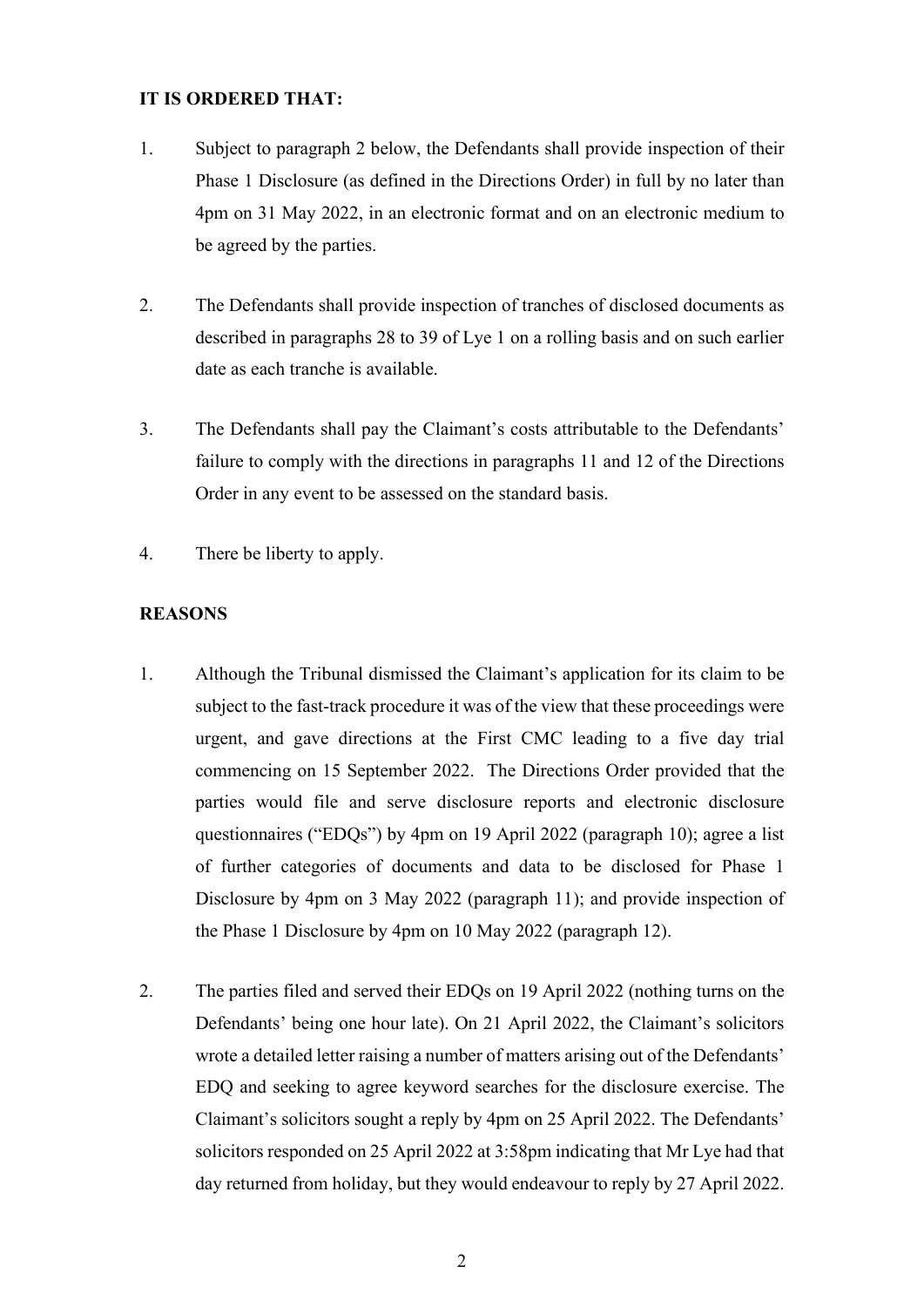- 3. No substantive response was received until 28 April 2022, and then the Defendants' solicitors sought only to clarify the keyword searches proposed, and to advise the Claimant that the Defendants would need to engage a third party e-disclosure platform provider. At 3:56pm on 3 May 2022, the Defendants' solicitors wrote to the Claimant stating that they intended to ask the Claimant to disclose further documents, but that it had not been practicable to decide which documents in the absence of the junior Counsel who had been on holiday and had only returned that day. They pointed out what was by then obvious: the deadline provided for in paragraph 11 of the Directions Order would not be met.
- 4. A substantive response to the remainder of the issues raised by the Claimant in its solicitor's letter of 21 April 2022 was not received until 6:37pm on 3 May 2022. Mr Lye said that they needed to wait for factual information to be provided by their clients, and for junior Counsel's return. However, the sort of questions being asked by the Claimant ought to have been capable of being answered by the Defendants in significantly less than the 12 days it took. Neither Mr Lye's nor junior Counsel's holiday is a satisfactory answer, in circumstances where the firm instructed by the Defendants is a substantial one; more than one solicitor is engaged in representing the Defendants; arrangements for holiday cover must (or ought to) have been made; and Leading Counsel is also retained.
- 5. On 5 May 2022, for the first time, the Defendants' solicitors sent to the Claimant's solicitor a list of the additional categories of documents that they requested that the Claimant disclose, and later the same day sought further clarification about the Claimant's keyword searches. On Friday, 6 May 2022, just two business days prior to the deadline for providing inspection, the Defendants' solicitors sent to the Claimant's solicitor a letter complaining about the Claimant's proposed keyword search terms and explaining the approach that the Defendants were now proposing to take to the disclosure exercise, following discussions with their e-disclosure platform provider. They raised the prospect that the Defendants' disclosure would now need to take place in stages.
- 6. The Claimant's solicitor responded on Monday, 9 May 2022, indicating that it would endeavour to provide the documentation belatedly requested by the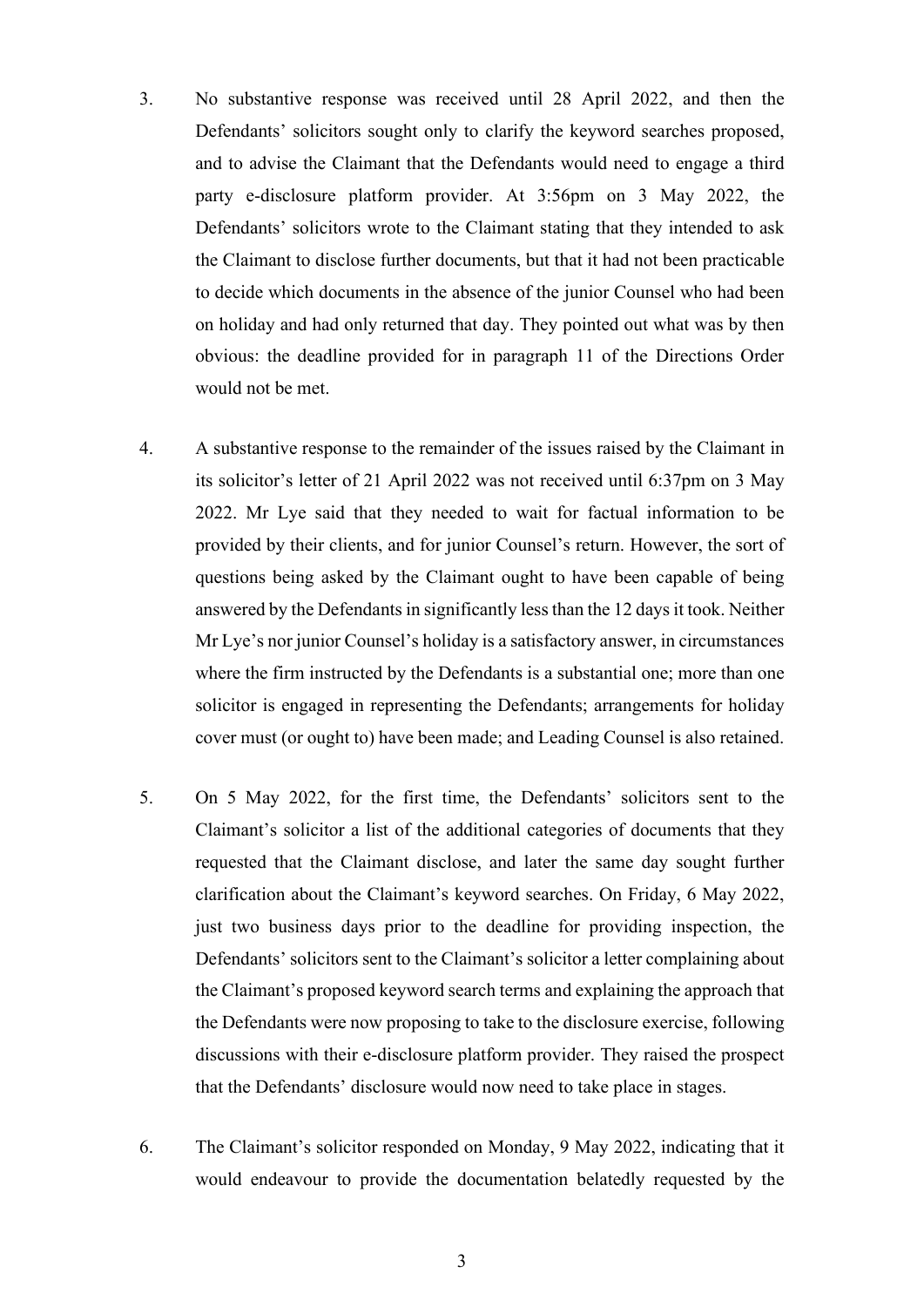Defendants; pointing out that the Defendants had had plenty of time to liaise as regards the Claimant's proposed keyword searches, and reminded the Defendants that they had had nine months from the date of the letter before claim to consider the information they held that was relevant to the claim and that they had also not provided any of the documentation the Claimant had requested prior to commencing its claim. The Claimant's solicitor requested the Defendants' proposals for disclosure and inspection as soon as possible.

- 7. The Claimant, in compliance with paragraph 12 of the Directions Order, made its documents available for inspection on 10 May 2022. The Defendants' solicitors sent a letter at 4:20pm on 10 May 2022 informing the Claimant that various sets of data had only just been collected and were being uploaded to the e-disclosure platform, that they would be unable to meet the deadline in paragraph 12 of the Directions Order, and that there would be a "short delay". By 12 May 2022, the Defendants had still not provided their disclosure. The Claimant's solicitor wrote to the Defendants expressing concern as to the way in which disclosure had been conducted and indicating that unless the Defendants confirmed that disclosure would be provided the following day the Claimant would seek an unless order.
- 8. On 13 May 2022, the Defendants' solicitors replied advising the Claimant that a sub-set of disclosure would be provided by 4pm, but much of the remaining data was still awaiting review, or in some cases still being collected prior even to being uploaded to the e-disclosure provider's platform. The Defendants' solicitors apologised for the delay but said that they were pressing on with the disclosure exercise as quickly as possible in the circumstances, and that they had now decided what the next steps should be having received their edisclosure platform provider's report. At 4pm the Defendants provided a small number of emails later that day, but then wrote to advise the Claimant that these were incomplete. An additional 42 emails were sent at 7:58pm.
- 9. It is against that background that the Claimant then issued this Application by which it seeks an order that unless the Defendants provide inspection by 4pm on 18 May 2022, the Defence be struck out, or the Defendants be debarred from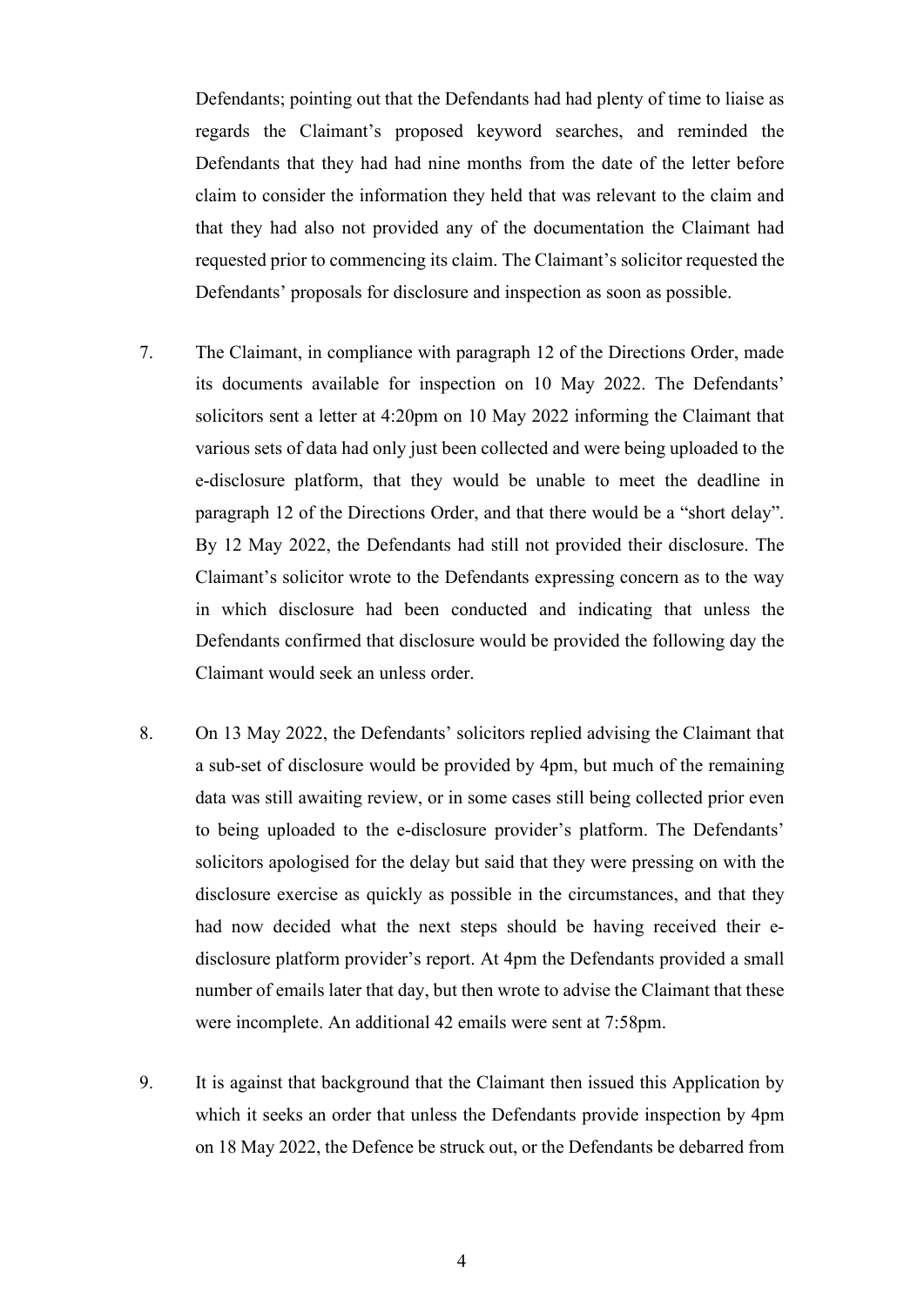taking any further part in the proceedings without the permission of the Tribunal.

- 10. The Tribunal noted at the CMC that the Defendants had not engaged with the Claimant's pre-action requests for documents, and that Counsel was unable to explain the scope of what would be required by way of disclosure. Although Mr Lye suggests that "considerable thought" was given to the scope of the disclosure exercise before the EDQ and disclosure report were prepared, he does not explain what preliminary conclusion was reached. It is in any event apparent from Lye 1 that the Defendants "did not commence their disclosure exercise in earnest until after EDQs and disclosure reports had been exchanged". This is said to be because it seemed to be "disproportionate" for the exercise to be undertaken without agreement as to keyword terms to be applied and the scope of disclosure. This is no answer in circumstances where the Defendants had not begun to interrogate their electronic data prior to filing the EDQ and disclosure report and did not provide any proposed keyword search terms for the Claimant to consider. The Defendants plainly ought to have actively engaged in the process envisaged by paragraph 11: not allowed it to slip.
- 11. Mr Lye explains that the e-disclosure platform provider was only contacted on 28 April 2022, and introduced to the Defendants "within the next few days". The Defendants only provided instructions to proceed on 5 May 2022. It was only on the recommendation of the e-disclosure platform provider that Counsel was asked to provide high level search terms which (in his view) ought to cover the majority of the issues involved. This apparently enabled the amount of potential data to be collected from the file server "to be reduced somewhat". It was only after the appointment of the e-disclosure platform provider that the Defendants were asked to consider which of the files were unlikely to contain any relevant documents. These steps could and should have been taken by the Defendants weeks before: preferably prior to, and in any event shortly after the First CMC, given the tight timetable ordered in this case.
- 12. The Defendants suggest that there was uncertainty as to whether the Claimant would in fact be in a position to proceed with its claim if the fast-track procedure was not ordered, or a costs capping order not granted, and that somehow justifies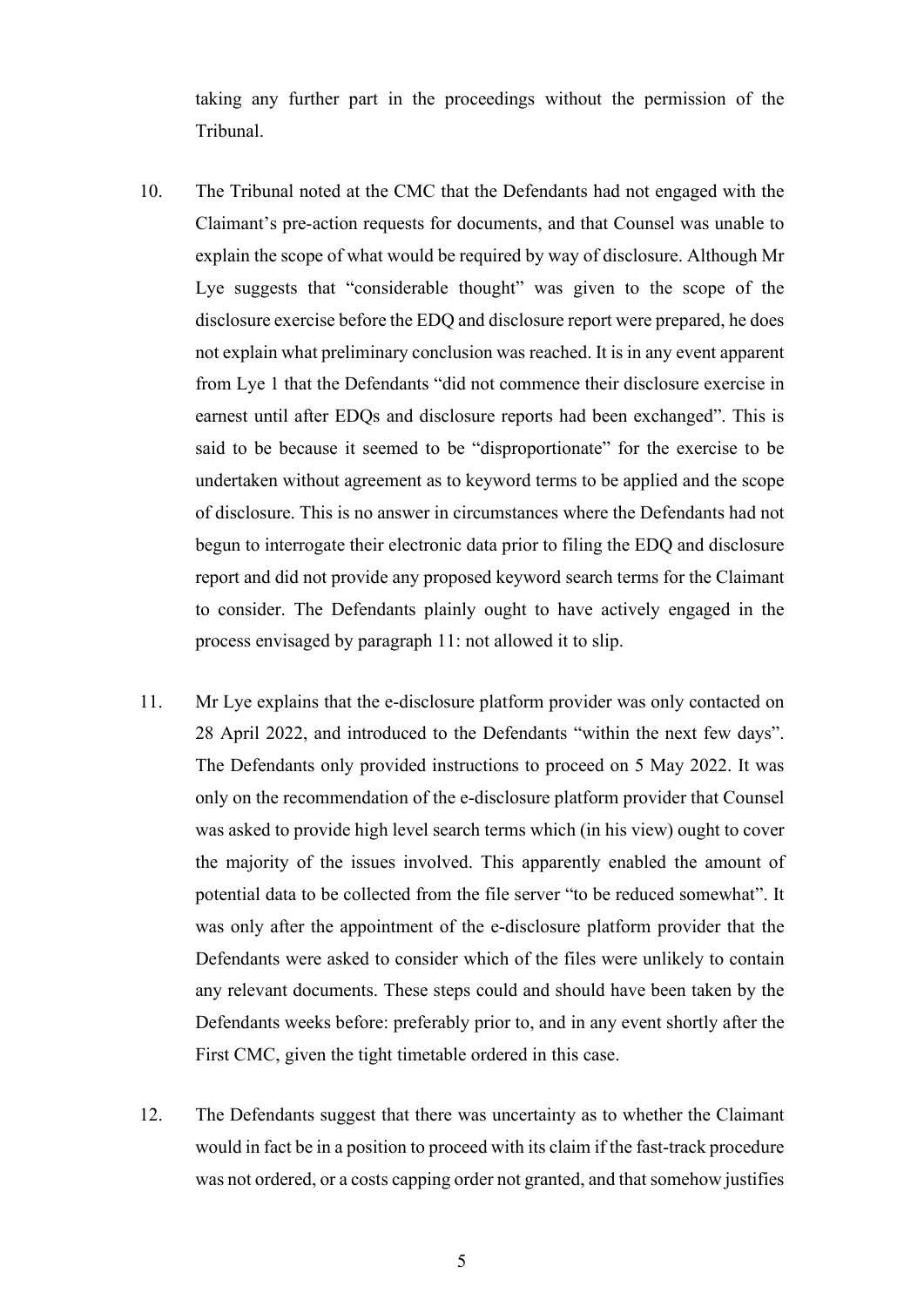their inaction in relation to disclosure. Such an approach is entirely misconceived. The Tribunal made its Directions Order, and the Defendants were required to comply with it: not "wait and see" whether the claim went away.

- 13. The Defendants say that the data collected by the third party e-disclosure platform provider consists of:
	- (a) Email data from the Microsoft Cloud server used by the Defendants. This is apparently the documentation made available on 13 May 2022;
	- (b) OneDrive data from the Microsoft Cloud server used by the Defendants. This has now been reviewed and was disclosed on 17 May 2022;
	- (c) Teams messages from the Microsoft Cloud server used by the Defendants. This should be available either on 18 or 19 May 2022; and
	- (d) Data from Wacoal's file server. This should be available for the Defendants' solicitors to review on 24 and 27 May 2022, and available for inspection on or before 31 May 2022.
- 14. In addition, certain documentation has been provided directly from the Defendants. That, it is said can be provided on 19 May 2022. Further, the Defendants can provide their solicitors with the documentation requested by the Claimant's expert economist by 23 May 2022, and it should be provided to the Claimant by 26 May 2022.
- 15. The Tribunal has the power to make an unless or conditional order pursuant to Rules 53 and 57. The Defendants failed to comply with the Directions Order without seeking an extension of time. The Claimant suggests that it has been prejudiced (i) in having less time to consider the Defendants' disclosure than the Defendants have had to consider the Claimant's; and (ii) because there is limited opportunity to consider the disclosure as part of the preparation for factual, industry and economic expert witness evidence (due variously on 10; 17; 24 June, and 1; 15; 29 July 2022). This is said to be exacerbated by (i) an existing information asymmetry in relation to the Defendants' strategies and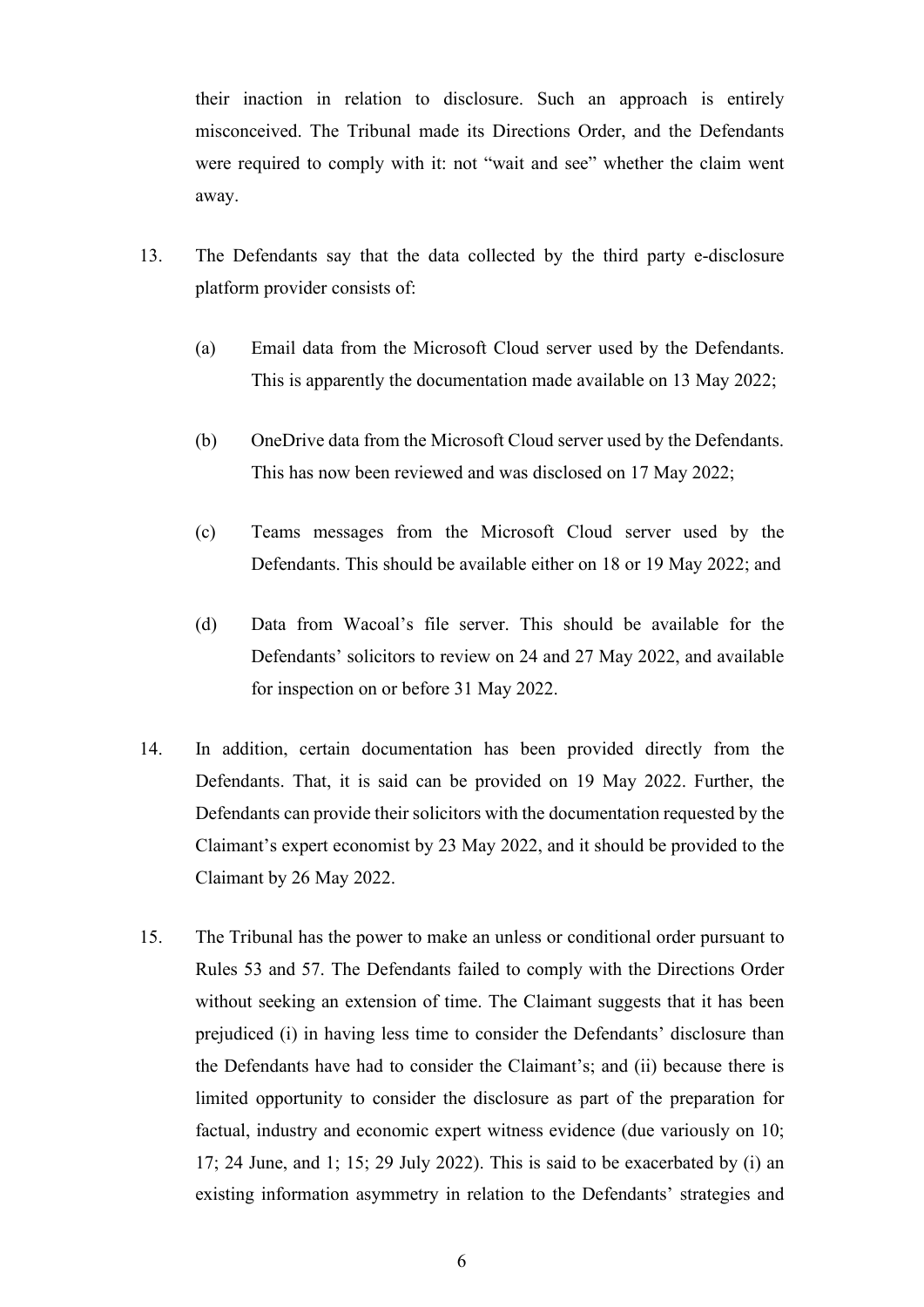policies; (ii) the inequality in arms between the parties (the Claimant being a small enterprise); and (iii) Claimant's Counsel having other commitments such that altering the timelines set aside for various tasks is not straightforward. The Claimant is also concerned should there be any risk to the trial date.

- 16. An unless order is one of the most powerful weapons in the court's case management armoury and should not be deployed unless its consequences can be justified (*Marcan Shipping (London) Limited v Kefalas* [2007] EWCA Civ 463, per Moore-Bick LJ at [36]). In the context of a failure to comply with disclosure obligations, it may be appropriate where a party is "substantially in default of his disclosure obligations", such that the breach is "so serious that it gives rise to a risk of injustice in the adjudication of the trial of the issues in the action" (Matthews and Malek, Disclosure (5th Edn, 2017 at paragraph 17.06; 17.07). It is a "nuclear option" (*Al-Subaihi v Al-Sanea* [2020] EWHC 3206 (Comm) per Cockerill J at [47]).
- 17. This is the Defendants' first failure to comply with an Order of this Tribunal, albeit a very serious one, particularly in light of the tight timetable in this case. The Defendants have apologised for their failure to complete their Phase 1 Disclosure in accordance with the Directions Order. They are now taking steps to provide the remaining disclosure as quickly as possible, and anticipate that inspection of all relevant documents will have been given by no later than 4pm on 31 May 2022.
- 18. The deadline for exchange of witness statements is only 10 days later. That said, witness statements for trial are intended only to contain matters of fact of which a witness has personal knowledge (Practice Direction 2/2021 paragraph 3.2). As such, the Defendants' disclosure is likely only to be of limited assistance. If on the contrary it is, then the Tribunal would be willing to accommodate any need on the part of the Claimant to address it in the Claimant's Reply evidence. The Defendants maintain they have no disclosure to provide as regards the industry expert. Disclosure is therefore likely to be most pertinent to preparation of the economic expert evidence. The Defendants suggest that disclosure of the documents relevant to the economic expert evidence will be provided on 26 May 2022 (or at the latest, 31 May 2022) and that will give sufficient time before